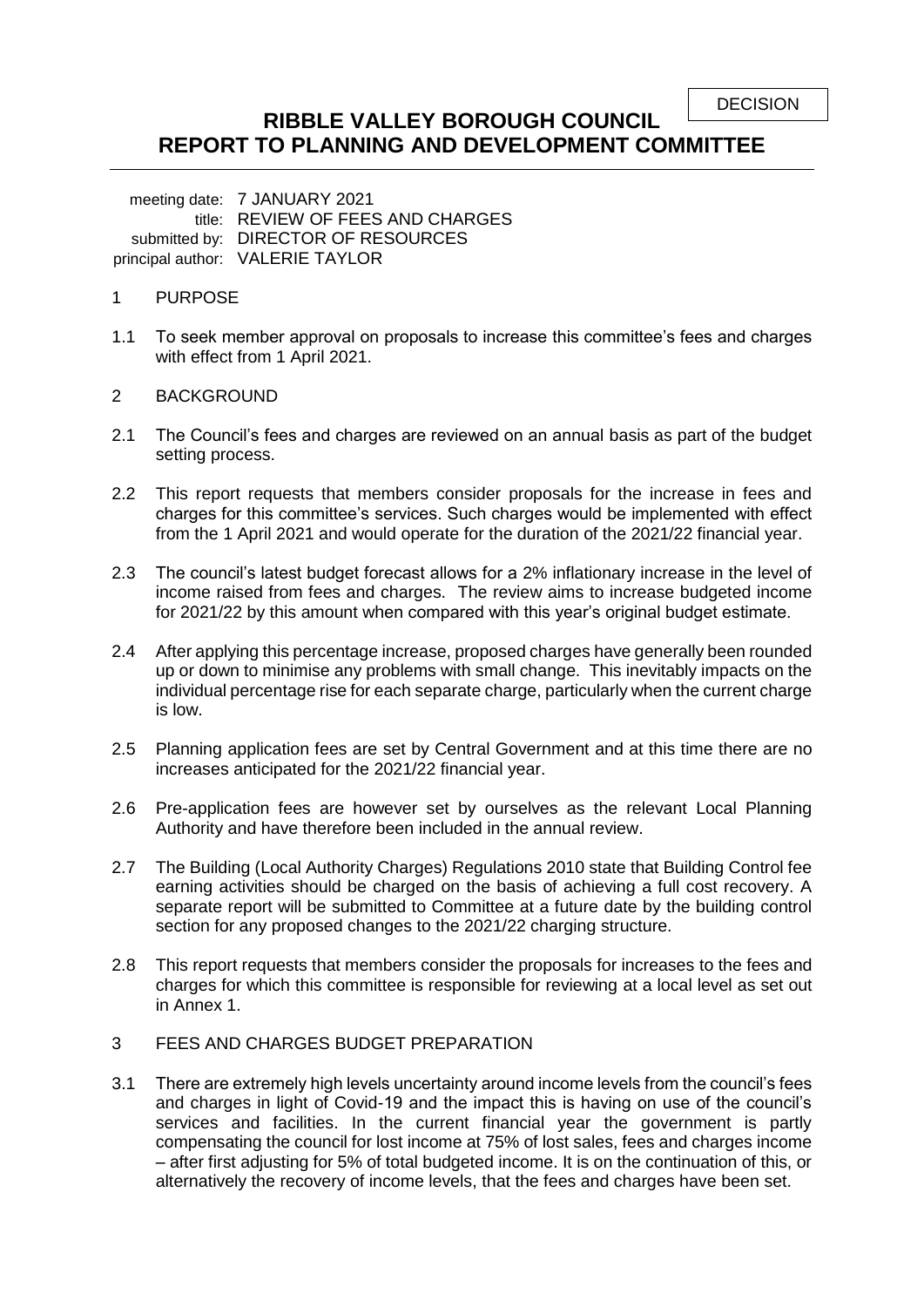- 3.2 A budget working group meeting was held on 28 September which amongst other things considered the setting of next year's budget. At the meeting of Policy and Finance Committee on 17 November 2020, it was agreed that the approach as discussed at Budget Working Group should be taken.
- 3.3 In respect of the council's income budgets for 2021/22 budgets should therefore be prepared on the base budget plus inflation of 2%. Service committees are therefore requested to review their fees and charges in order to achieve this targeted increase to income.
- 3.4 The base budgeted income to be received from fees and charges which are set by this committee as set out at Annex 1 is £56,100. A 2% increase would therefore generate an additional £1,120.
- 4 REVIEW OF FEES AND CHARGES
- 4.1 The review of fees and charges is coordinated by financial services, working together with heads of service and budget holders.
- 4.2 The following process is undertaken:
	- Budget holders are provided with an indication of the fees and charges factoring in a 2% increase on the base budget.
	- A discussion meeting is then held between the budget holder and financial services to enable the budget holder to propose a set of fees and charges for their services. This may depend on where there is a national requirement or service specific reason for setting a fee or charge different from a 2% increase.
- 4.3 Following discussions a **proposed** set of fees and charges for implementation from 1 April 2021 has been produced for this committee and is shown at Annex 1. This annex provides details of:
	- the current charge for 2020/21
	- the current year base budgeted income estimated to be raised by each charge (Net of VAT)
	- the proposed charges for implementation from 1 April 2021
	- an indication of the potential income that may be achieved in 2021/22, should the proposals be agreed (removing the impact of Covid-19) (Net of VAT)
	- the resulting percentage increase in the charge from 2020/21 to 2021/22
	- Date that each charge was last increased (They are all reviewed annually, but may not necessarily be increased)
- 4.4 The indication of potential income which is shown throughout Annex 1 is provided for guidance purposes only and is based on past activity levels. No account is taken of any change in service use which may be influenced by a change in charge levels or reductions in income that may result from the impact of Covid-19.
- 4.5 If you agree the recommended charges shown in Annex 1, the estimated extra income raised based on **current budgeted demand levels** is £4,510, an overall increase of 8%.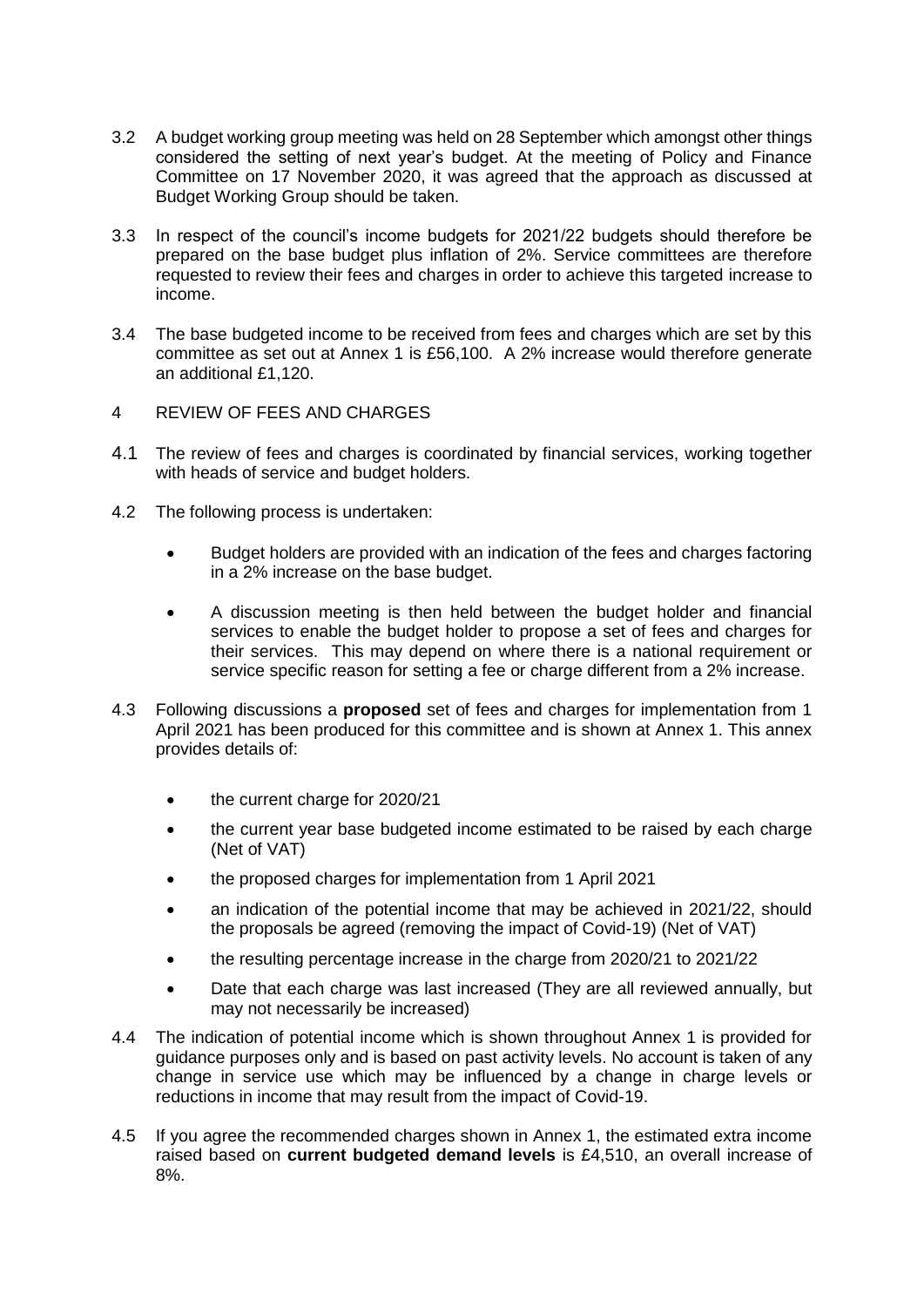## 5 PRE-APPLICATION ADVICE FAST TRACK

- 5.1 At your meeting in November 2018 a new fast track pre-application advice service was approved as part of the 2019/20 fees and charges review.
- 5.2 The fast track service charges a premium of 50% on the standard pre-application advice service and has a commitment to return a decision two weeks quicker than the normal service.
- 5.3 The revised structure was introduced to offset some of the costs of an increase in the hours of the pre-application advice officer post from 22.5hrs per week to 37hrs per week.
- 5.4 The pre-application advice officer post has been vacant for over a year with no immediate plans to recruit to allow an assessment of the economic impact as a result of COVID 19. Due to the limited resources the existing Planning staff have carried out the Pre-application advice role in addition to their normal duties which has had an impact on the faster turnaround commitment guaranteed under the fast track option with targets not being met on many occasions.
- 5.5 This year's review has therefore requested a removal of the fast track service for minor and intermediate developments from next year, ensuring that resources can be directed at maintaining an efficient service for householders, major and large-scale major developments in 2021/22.
- 5.6 Reductions in anticipated income from the withdrawal of part of the fast track service have been offset by increases in other areas, mainly within the fee structure for major and large-scale major developments.
- 6 RISK ASSESSMENT
- 6.1 The approval of this report may have the following implications:
	- Resources Fees and Charges provide a key income source for the Council. Fees and charges also provide a mechanism to target concessions, and also to charge service users directly rather than allowing the financial burden of certain service provision to fall on the council tax.
	- Technical, Environmental and Legal The Local Government Acts of 2000 and 2003 extended authorities' powers to charge for discretionary services.
	- Political none
	- Reputation Substantial increases to charges can generate adverse publicity.
	- $\bullet$  Equality and Diversity One of the aims of the fees and charges mechanism on many services is to pass on service concession in order to increase inclusivity.

# 7 CONCLUSION

7.1 Work has been undertaken by financial services, heads of service and budget holders in reviewing the fees and charges operated by this committee. This review has now been completed as part of the budget process, for implementation from 1 April, should the proposals be approved.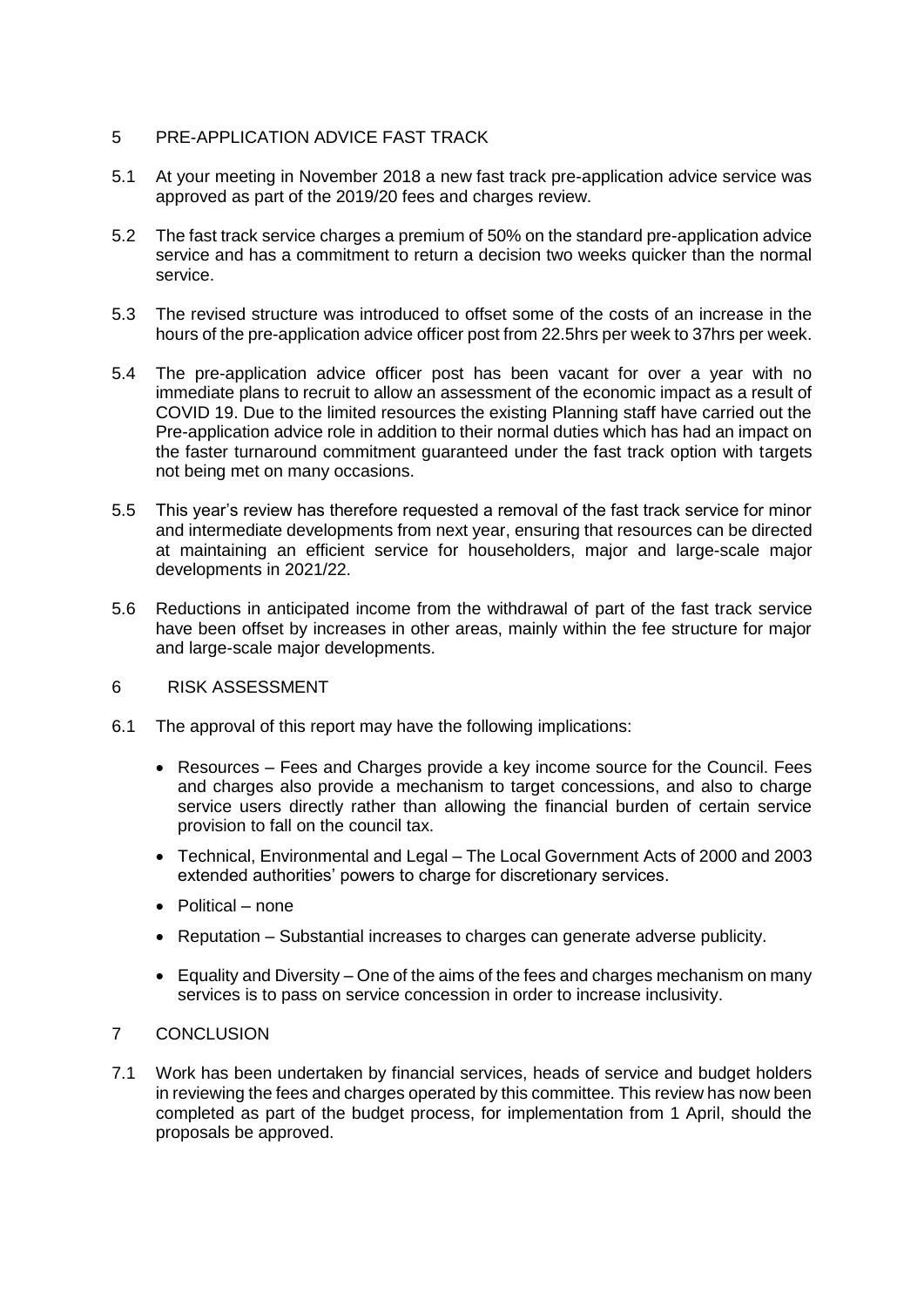- 7.2 The Budget Working Group recommends that all service committees seek to increase their fees and charges overall by 2.0%. If you agree with the increase in charges, this committee will meet the target required.
- 8 RECOMMENDATION THAT COMMITTEE
- 8.1 Approve the proposed fees and charges as set out in Annex 1.

SENIOR ACCOUNTANT DIRECTOR OF RESOURCES

PD2-21/VT/AC 21 DECEMBER 2020

For further information please ask for Valerie Taylor extension 4433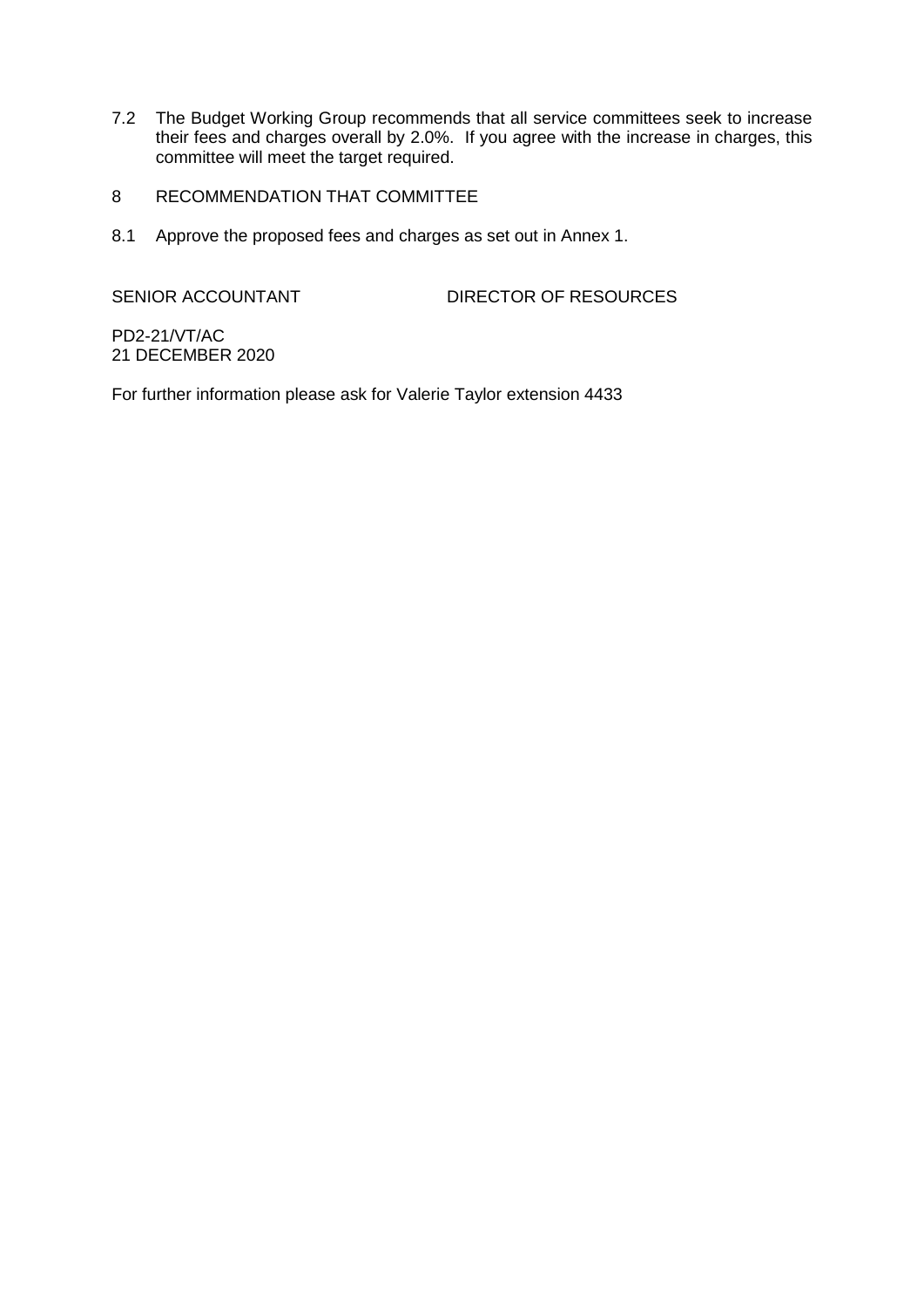# **PLANNING AND DEVELOPMENT COMMITTEE – PROPOSED FEES AND CHARGES FOR IMPLEMENTATION FROM 1 APRIL 2021**

| <b>BUILDING CONTROL - BLDGC</b>          | <b>Ledger Code</b>     | <b>VAT</b>     | Date of<br>last<br>change | <b>Charge</b><br>from 1st<br><b>April</b><br>2019 | <b>Current</b><br><b>Charge</b><br>2020/21 | <b>Budgeted</b><br><b>Income</b><br>Net of<br><b>VAT</b> for<br>2020/21 | <b>Propose</b><br>O<br><b>Charges</b><br>for<br>2021/22 | <b>Indication</b><br><b>of</b><br><b>Potential</b><br><b>Income</b><br>Net of<br><b>VAT</b> for<br>2021/22 | <b>Percentag</b><br>e Increase<br>in Charge |
|------------------------------------------|------------------------|----------------|---------------------------|---------------------------------------------------|--------------------------------------------|-------------------------------------------------------------------------|---------------------------------------------------------|------------------------------------------------------------------------------------------------------------|---------------------------------------------|
|                                          |                        |                |                           | £                                                 | £                                          | <b>G</b>                                                                | £                                                       | £                                                                                                          | %                                           |
| <b>Building Control Decision Notices</b> | <b>BCNON/8231</b><br>m | Non<br>Vatable | $01-Apr-$<br>20           | 21.50                                             | 22.00                                      | 080, ا                                                                  | 23.00                                                   | 1,130.00                                                                                                   | $4.55\%$                                    |

| <b>PLANNING - PLANG</b>          | <b>Ledger Code</b> | <b>VAT</b>     | Date of<br>last<br>change | <b>Charge</b><br>from 1st<br><b>April</b><br>2019 | <b>Current</b><br><b>Charge</b><br>2020/21 | <b>Budgeted</b><br><b>Income</b><br>Net of<br><b>VAT for</b><br>2020/21 | <b>Propose</b><br>d<br><b>Charges</b><br>for<br>2021/22 | <b>Indication</b><br>οf<br><b>Potential</b><br><b>Income</b><br>Net of<br><b>VAT for</b><br>2021/22 | <b>Percentag</b><br>e Increase<br>in Charge |
|----------------------------------|--------------------|----------------|---------------------------|---------------------------------------------------|--------------------------------------------|-------------------------------------------------------------------------|---------------------------------------------------------|-----------------------------------------------------------------------------------------------------|---------------------------------------------|
|                                  |                    |                |                           | £                                                 | ¢                                          | £.                                                                      |                                                         | £                                                                                                   | $\frac{9}{6}$                               |
| <b>Planning Decision Notices</b> | PLANG/8231m        | Non<br>Vatable | $01-Apr-$<br>20           | 21.50                                             | 22.00                                      | 3,090                                                                   | 23.00                                                   | 3,230.00                                                                                            | 4.55%                                       |

| <b>Pre-Application</b><br><b>Advice</b> | <b>Minor Developments*</b>       | PLANG/8495n | VAT<br>Inclusive        | $01-Apr-$<br>19  | 250.00 | 250.00 | 13,130 | 255.00 | 18,420.00 | $2.00\%$    |
|-----------------------------------------|----------------------------------|-------------|-------------------------|------------------|--------|--------|--------|--------|-----------|-------------|
|                                         | - additional<br>meeting          | PLANG/8495n | VAT<br>Inclusive        | $01-Apr-$<br>19  | 125.00 | 125.00 | 140    | 127.50 | 140.00    | 2.00%       |
|                                         | - fast track service             | PLANG/8495n | <b>VAT</b><br>Inclusive | $01$ -Apr-<br>19 | 375.00 | 375.00 | 7,390  | 0.00   | 0.00      | $-100.00\%$ |
|                                         | <b>Intermediate Developments</b> | PLANG/8495n | <b>VAT</b><br>Inclusive | $01-Apr-$<br>19  | 475.00 | 475.00 | 3,850  | 490.00 | 3,970.00  | 3.16%       |
|                                         | - additional<br>meeting          | PLANG/8495n | <b>VAT</b><br>Inclusive | $01-Apr-$<br>19  | 237.00 | 237.00 | 540    | 245.00 | 560.00    | 3.38%       |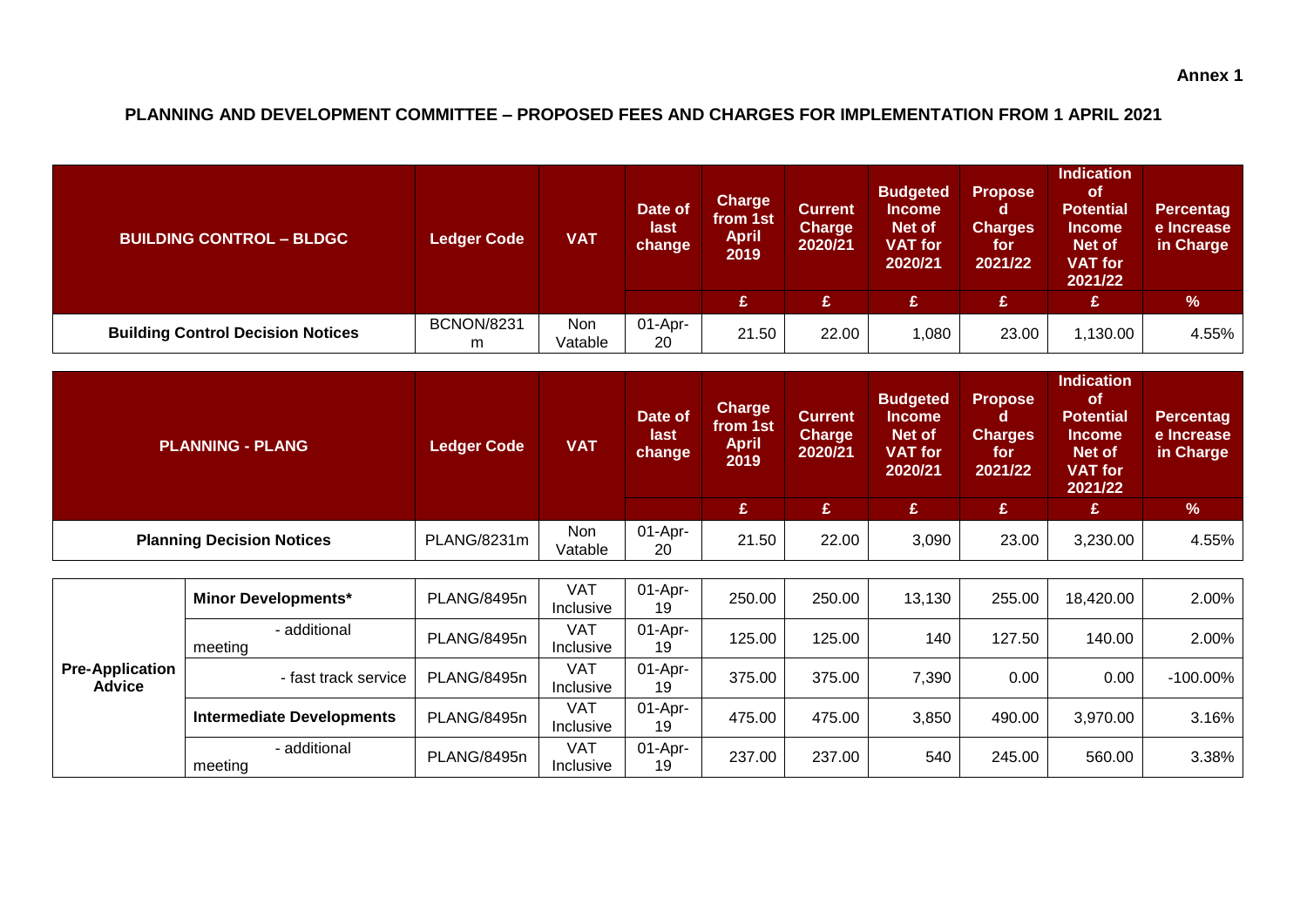**PLANNING AND DEVELOPMENT COMMITTEE – PROPOSED FEES AND CHARGES FOR IMPLEMENTATION FROM 1 APRIL 2021**

| <b>PLANNING - PLANG</b> |                                                           | <b>Ledger Code</b> | <b>VAT</b>              | Date of<br>last<br>change | <b>Charge</b><br>from 1st<br><b>April</b><br>2019 | <b>Current</b><br><b>Charge</b><br>2020/21 | <b>Budgeted</b><br><b>Income</b><br>Net of<br><b>VAT</b> for<br>2020/21 | <b>Propose</b><br>d.<br><b>Charges</b><br>for<br>2021/22 | <b>Indication</b><br>of<br><b>Potential</b><br><b>Income</b><br>Net of<br><b>VAT for</b><br>2021/22 | <b>Percentag</b><br>e Increase<br>in Charge |
|-------------------------|-----------------------------------------------------------|--------------------|-------------------------|---------------------------|---------------------------------------------------|--------------------------------------------|-------------------------------------------------------------------------|----------------------------------------------------------|-----------------------------------------------------------------------------------------------------|---------------------------------------------|
|                         |                                                           |                    |                         |                           | £                                                 | $\mathbf{E}$                               | $\mathbf{E}$                                                            | E                                                        | £                                                                                                   | $\%$                                        |
|                         | -fast track service                                       | PLANG/8495n        | <b>VAT</b><br>Inclusive | 01-Apr-<br>19             | 712.50                                            | 712.50                                     | 0                                                                       | 0.00                                                     | 0.00                                                                                                | $-100.00\%$                                 |
|                         | <b>Major Developments - up to</b><br>two meetings         | PLANG/8495n        | <b>VAT</b><br>Inclusive | 01-Apr-<br>20             | 1,000.00                                          | 1,100.00                                   | 9,270                                                                   | 1,500.00                                                 | 12,640.00                                                                                           | 36.36%                                      |
|                         | - additional<br>meeting                                   | PLANG/8495n        | <b>VAT</b><br>Inclusive | 01-Apr-<br>20             | 500.00                                            | 550.00                                     | 0                                                                       | 750.00                                                   | 0.00                                                                                                | 36.36%                                      |
|                         | - fast track service                                      | PLANG/8495n        | <b>VAT</b><br>Inclusive | 01-Apr-<br>20             | 1,500.00                                          | 1,650.00                                   | $\mathbf 0$                                                             | 2,250.00                                                 | 0.00                                                                                                | 36.36%                                      |
|                         | Large Scale Major<br>Developments - up to two<br>meetings | PLANG/8495n        | <b>VAT</b><br>Inclusive | 01-Apr-<br>20             | 1,500.00                                          | 1,600.00                                   | 6,950                                                                   | 2,000.00                                                 | 8,690.00                                                                                            | 25.00%                                      |
| <b>Pre-Application</b>  | - additional<br>meeting                                   | PLANG/8495n        | <b>VAT</b><br>Inclusive | 01-Apr-<br>20             | 750.00                                            | 800.00                                     | 870                                                                     | 1,000.00                                                 | 1,090.00                                                                                            | 25.00%                                      |
| <b>Advice</b>           | - fast track service                                      | PLANG/8495n        | <b>VAT</b><br>Inclusive | 01-Apr-<br>20             | 2,250.00                                          | 2,400.00                                   | 2,610                                                                   | 3,000.00                                                 | 3,260.00                                                                                            | 25.00%                                      |
|                         | <b>Discharge of Conditions</b><br><b>Meeting</b>          | PLANG/8495n        | <b>VAT</b><br>Inclusive | 01-Apr-<br>19             | 105.00                                            | 105.00                                     | $\Omega$                                                                | 108.00                                                   | 0.00                                                                                                | 2.86%                                       |
|                         | <b>Householders - Without</b><br><b>Meeting</b>           | PLANG/8495n        | <b>VAT</b><br>Inclusive | 01-Apr-<br>19             | 55.00                                             | 55.00                                      | 1,210                                                                   | 57.00                                                    | 1,250.00                                                                                            | 3.64%                                       |
|                         | - With Meeting                                            | PLANG/8495n        | <b>VAT</b><br>Inclusive | 01-Apr-<br>19             | 110.00                                            | 110.00                                     | 3,560                                                                   | 114.00                                                   | 3,690.00                                                                                            | 3.64%                                       |
|                         | - additional<br>meeting                                   | PLANG/8495n        | <b>VAT</b><br>Inclusive | 01-Apr-<br>19             | 55.00                                             | 55.00                                      | 0                                                                       | 57.00                                                    | 0.00                                                                                                | 3.64%                                       |
|                         | - fast track service                                      | PLANG/8495n        | <b>VAT</b><br>Inclusive | 01-Apr-<br>19             | 165.00                                            | 165.00                                     | 1,720                                                                   | 171.00                                                   | 1,780.00                                                                                            | 3.64%                                       |